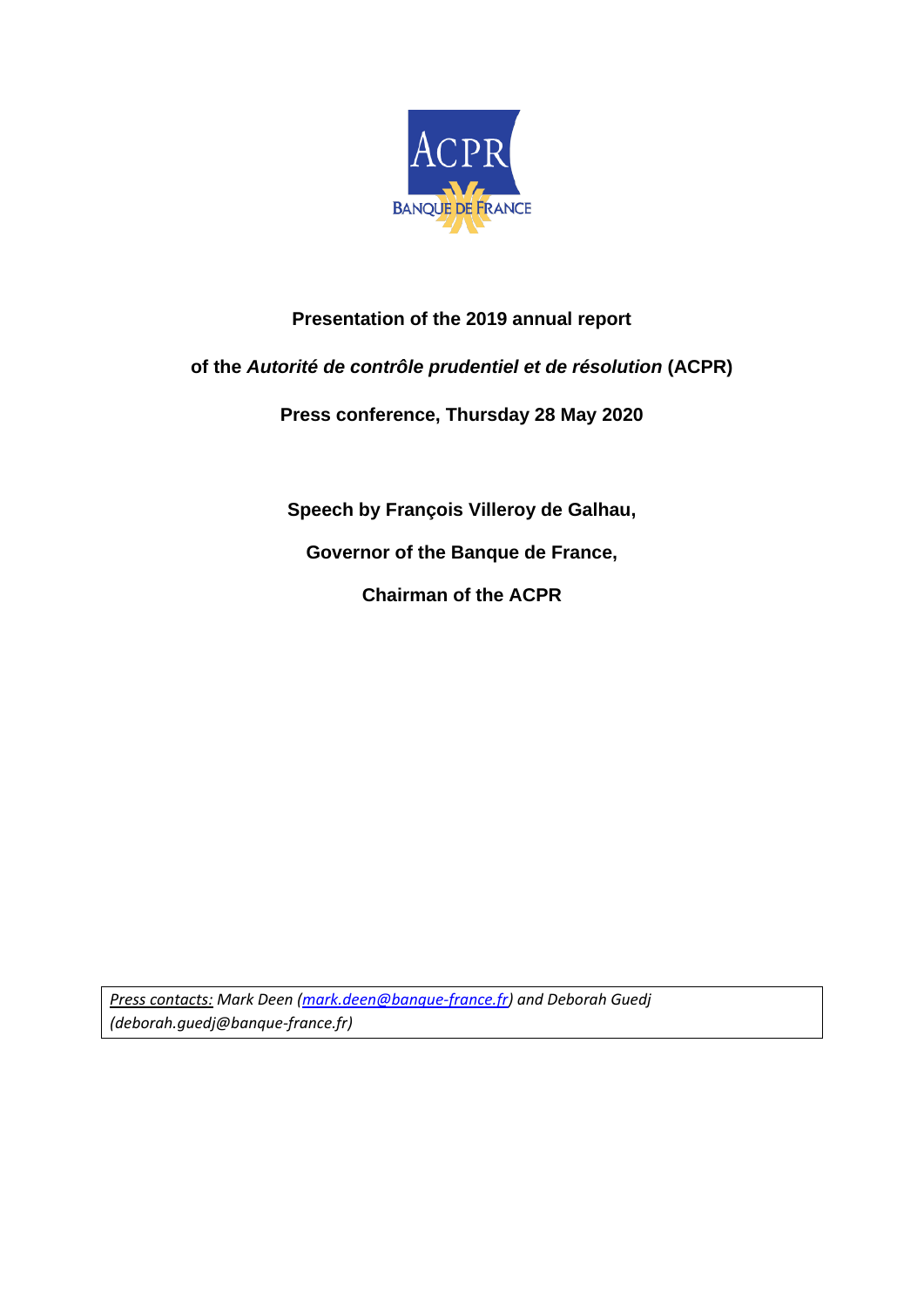Ladies and Gentlemen,

I am pleased to welcome you to this presentation of the 2019 Annual Report of the *Autorité de contrôle prudentiel et de résolution* (ACPR – Prudential Supervision and Resolution Authority), in the company of Bernard Delas, Vice-Chairman of the ACPR, Dominique Laboureix, the new Secretary General of the ACPR, and Alain Ménéménis, the new President of the Sanctions Committee. The circumstances are unusual and unprecedented. Indeed, we shall be talking about a year that has ended, at a time when, since then, we have found ourselves engulfed in an unprecedented health and economic crisis. We shall come back to this.

In 2019 and since the start of 2020, the women and men of the ACPR have continued to work tirelessly to safeguard financial stability. I would like to take this opportunity to thank them. This morning, I shall focus my comments on an issue that cannot be ignored and that is at the heart of our concerns, without forgetting the other challenges we face – the profitability and solvency of French and European banks and insurers.

# **I. The French financial sector entered the crisis in a solid financial position...**

\*\*

French banks have continued to **strengthen their financial structure** and are today **better placed to withstand** the economic downturn than they were before the 2008 financial crisis.

At the end of 2019, they had a strong **liquidity** position: the liquidity coverage ratio (LCR) of the six largest French banking groups stood at 131.8%. This means that they had a comfortable surplus of average liquid assets to fund their potential net outflows in a situation of stress.

They have also significantly reinforced their **solvency**, thanks notably to the Basel III regulations: these have frequently drawn criticism, but today we can all appreciate how useful they have been. Common Equity Tier 1 ratios (CET1) have increased by nearly 9 percentage points in the space of 12 years, from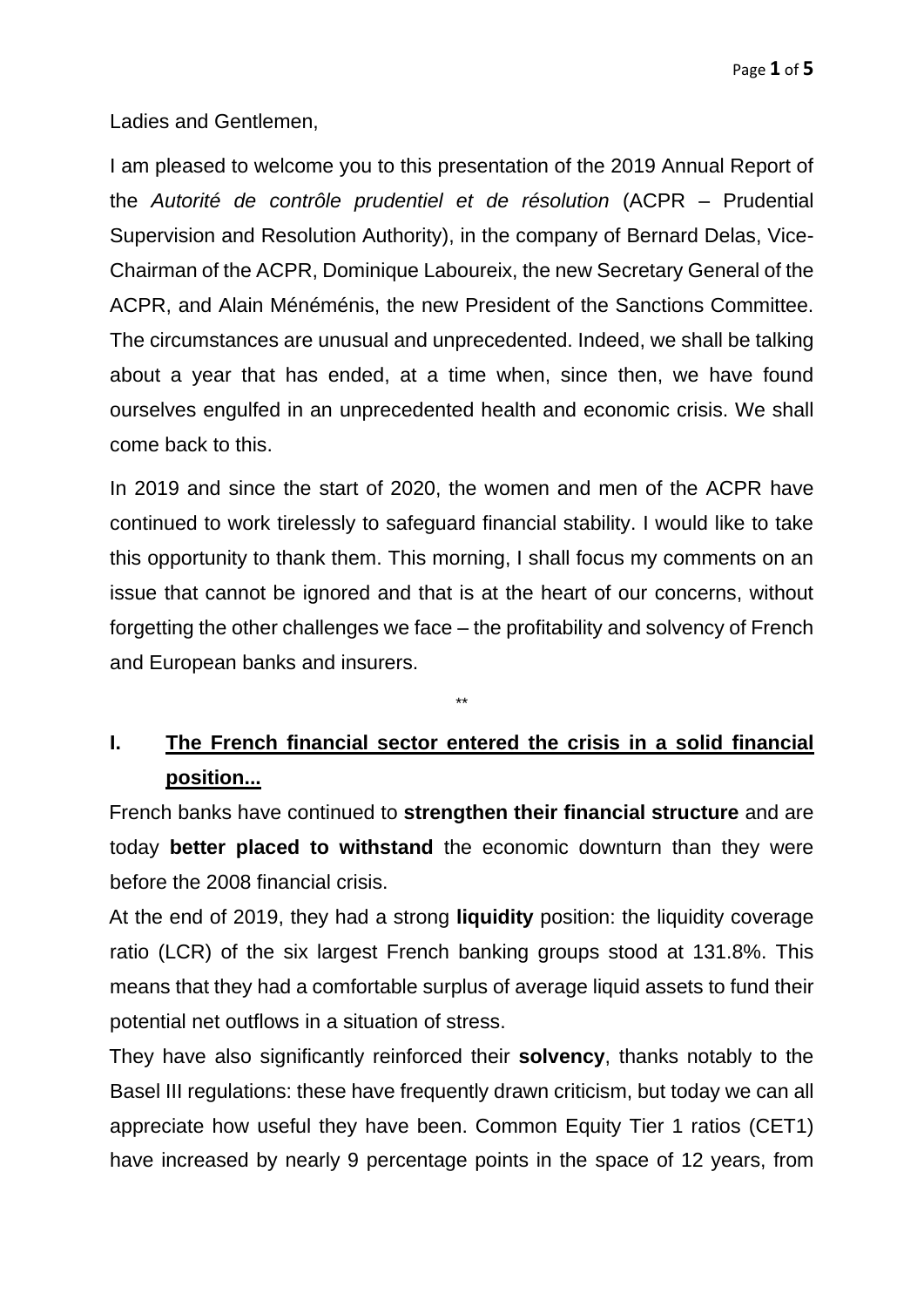5.8% in 2008 to 14.4% in 2019, with a rise of half a percentage point in 2019 alone. However, **profitability** levels in the industry remained relatively low in 2019, with the average ROE coming out at 6.5%. I highlighted this last year as a point we needed to watch, and it is weighing on the stock market valuations of European banks. The central bank takes this into account in its decisions, in order to guarantee the effective transmission of monetary policy. The collective image that we still have from banks must evolve: compared with US banks in particular, the European banking industry's profitability is neither excessive nor invulnerable. To ensure they can durably provide their essential services to the economy, French banks need to generate sufficient revenues, without being subjected from different sides to ever-increasing constraints.

With regard to insurance, the industry has entered the current crisis in a strengthened position. In a period marked by renewed interest rate cuts, insurers' solvency capital requirement coverage ratio stood at 265% at end-2019, up from 239% at end-2018.

But I shall let Bernard Delas go into more detail on that subject.

## **In parallel, financial institutions have had to adapt their business models to two long-term challenges:**

**Low rates**, which are now likely to be with us for the long haul, place pressure on banks' and insurers' profitability. In this context, banks are being aided by the tiering mechanism introduced by the ECB in September 2019, and insurers by the inclusion of part of their provision for profit-sharing, which boosted their solvency ratios by an average of around 30 percentage points at end-2019.

**Digitalisation** is allowing other economic players, including the Big Techs, to offer activities that were traditionally the preserve of the banks. The competition is welcome, but it needs to be fair. The ACPR is continuing to ensure that the regulatory and operational frameworks foster innovation while at the same time controlling the associated risks, notably cyber risks, which have increased markedly, and the challenges for European sovereignty.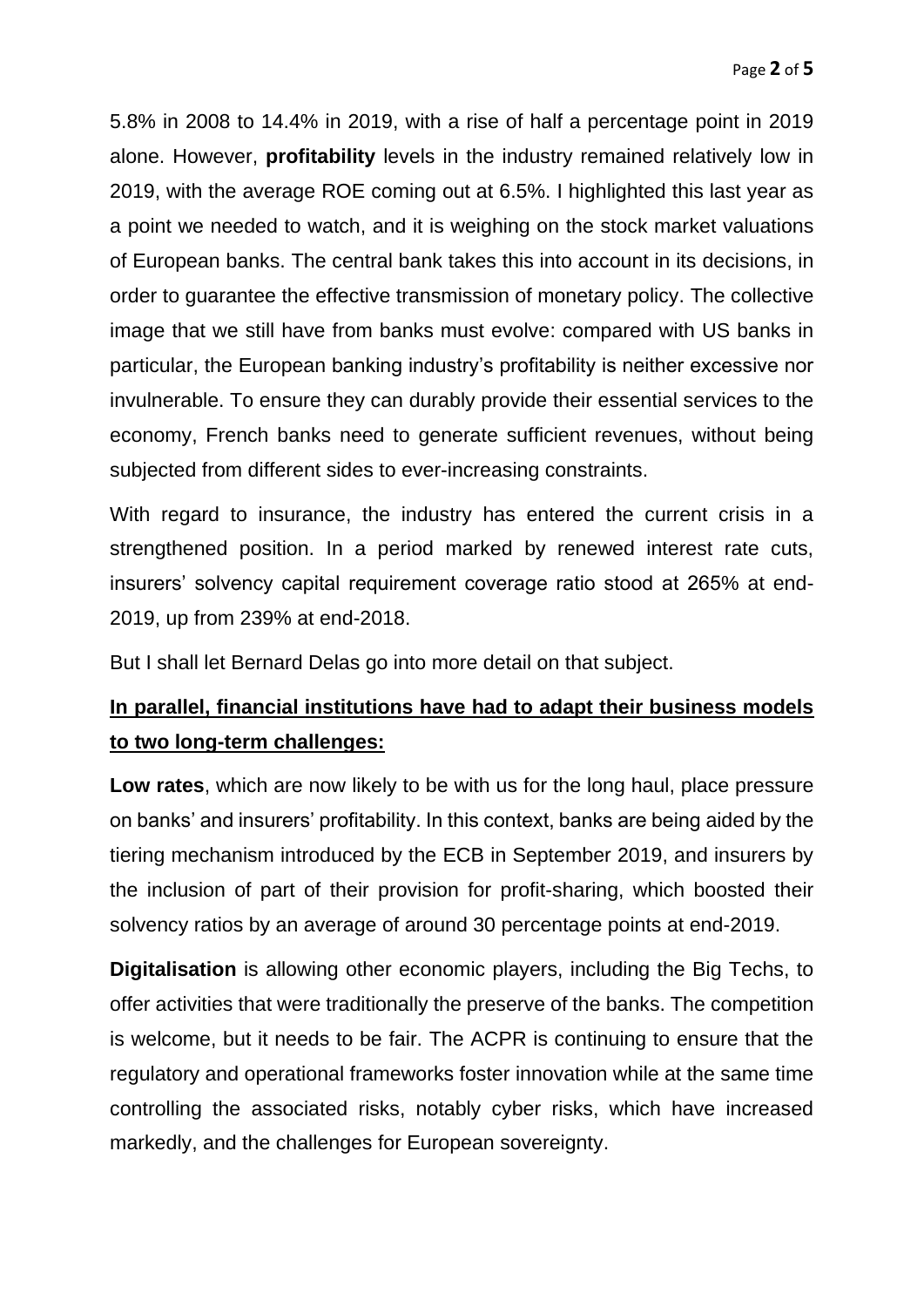# **II. In the face of this exceptional health crisis, financial institutions and supervisors alike are responding rapidly and powerfully**

# **2.1 Rapid, powerful and unprecedented responses to support the real economy during the pandemic**

Unlike in 2008, banks are at the heart of the solutions this time round, and not at the centre of the crisis. With their staff, whom I would like to commend, they have gathered their forces to put in place strong measures to support the real economy. That includes the rapid implementation of state-guaranteed loans: to date, 559,000 requests have been received for a total of EUR 105 billion, of which EUR 85 billion have already been granted. In France, loans have therefore been rapidly channelled to VSEs and SMEs, in contrast with the difficulties seen in Italy, the United Kingdom and the United States. Bernard Delas will come back to the measures taken by insurers, but let me just highlight the ACPR's work on the conditions for the payment of compensation for loss of earnings, in order to better identify the challenges faced by the industry.

### **2.2 A responsive monetary policy**

Since this morning we have been in the silent period, so I shall limit myself to some retrospective remarks on monetary policy. I have often stressed that monetary policy is not made for the banks, but rather for the entire economy. And the banks have often been overly critical of monetary policy, holding it responsible for all their ills. I therefore think it is all the more important to stress that the ECB's recent decisions, in the face of the crisis, have aimed to preserve the effective transmission of monetary policy via the bank channel:

• the conditions for TLTRO-IIIs, these targeted longer-term refinancing operations, have been significantly eased (up to 50 percentage points lower than the deposit facility rate if the target for lending during the "Covid period" is reached, or currently -1%). This radical innovation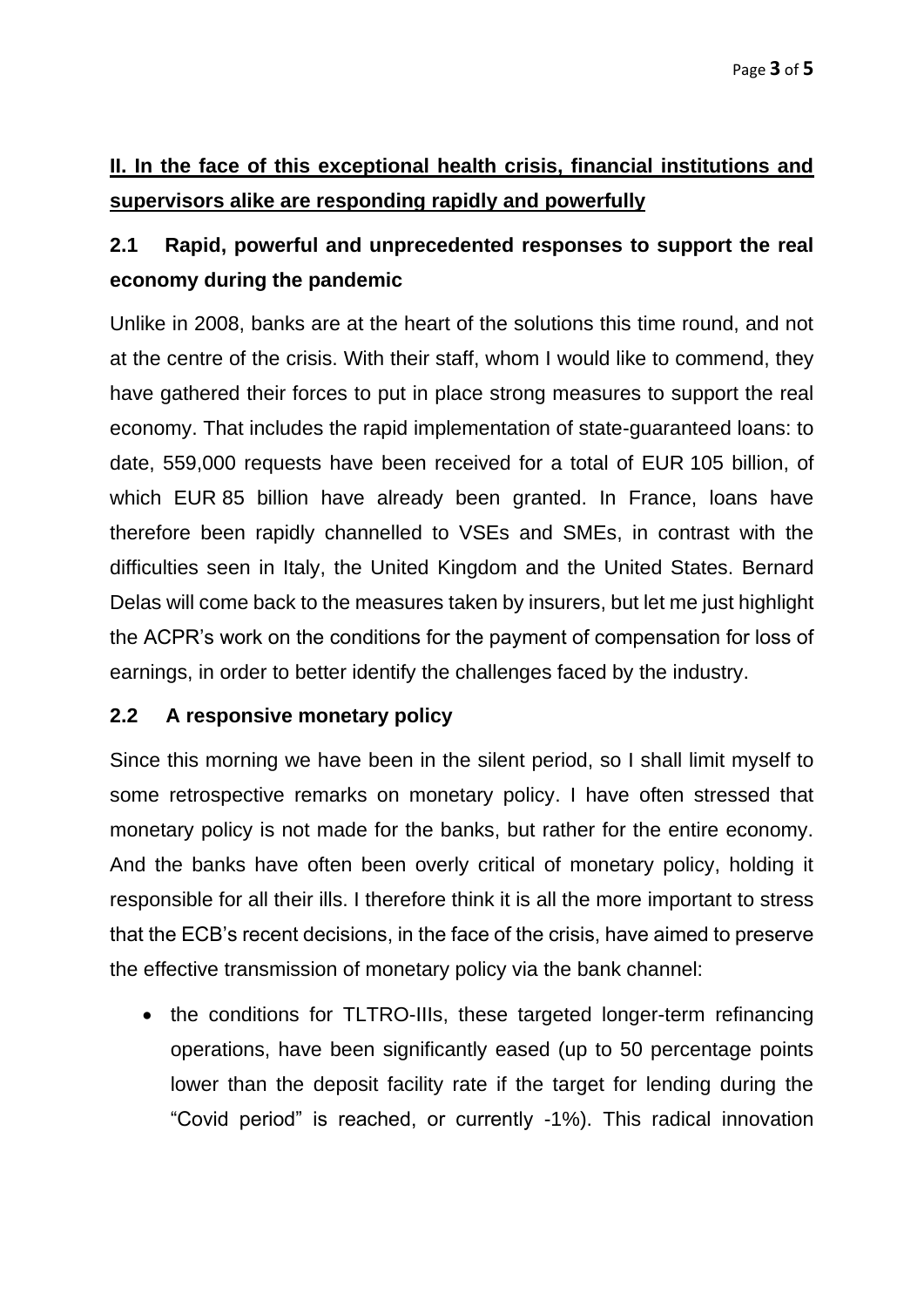represents a reduction of several billion euros in annual costs for the European banking system.

- New operations have also been announced (bridge LTROs, PELTROs or Pandemic Emergency Longer-Term Refinancing Operations). Since the implementation of these measures, the outstanding amount of refinancing provided by the Eurosystem to euro area banks has increased sharply, to more than EUR 1,000 billion, even before the June TI TRO.
- The easing of the collateral framework, for its part, has significantly increased the amount of assets eligible for operations, and supported the supply of credit to the private sector. First, by expanding the use of credit claims (bank loans) as collateral. But also by temporarily lowering the haircut applied to collateral by 20 percentage points for all assets (and by an additional 20 percentage points for credit claims), or by increasing from 2.5% to 10% the maximum share of unsecured bank debt securities in a credit institution's collateral pool. The imminent entry into force of the regime allowing state-guaranteed loans to be accepted as collateral will give banks even greater access to Eurosystem financing.

### **2.3 Adaptation of prudential policy**

The ECB, ACPR and banking supervision bodies (the European Banking Authority, the Basel Committee, etc.) have also decided to take account of the impact of the crisis by making intelligent use of the flexibilities that they have as supervisors in the implementation of the regulations: we have reduced certain capital requirements and called on banks to reduce their precautionary reserves. We sometimes hear the suggestion that this is an uniustified relaxation: it is precisely the opposite. It is for this sort of exceptional circumstance that the reserves of capital and liquidity were built up. This is indeed in the spirit of the regulation that they should be used now, in a countercyclical way. This equates to a temporary reduction in the minimum capital requirement of about 3 percentage points for French banks. We have also temporarily reduced certain workloads by postponing stress-tests and easing certain reporting conditions.